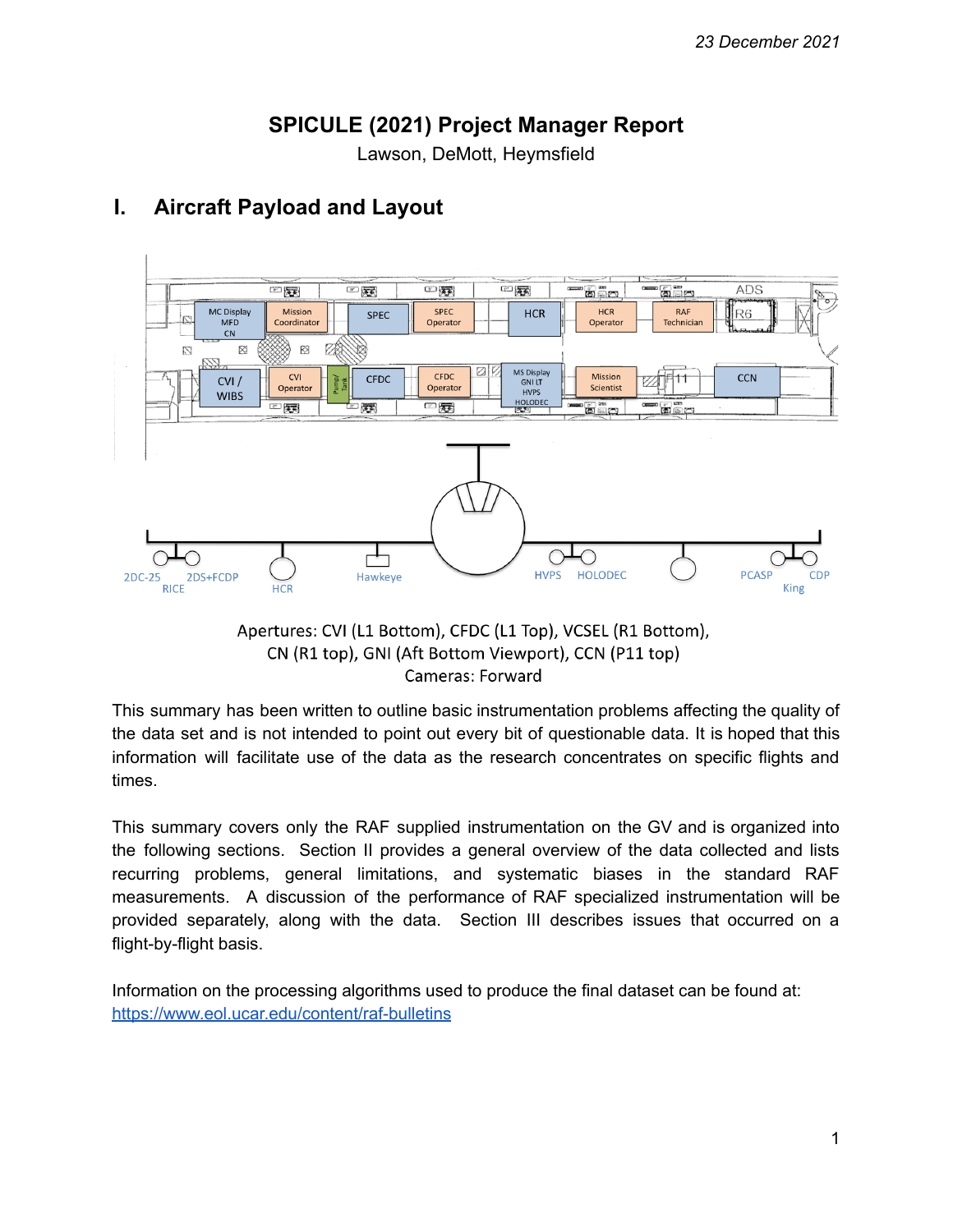## **II. General Data Notes**

RAF staff have reviewed the data set for instrumentation problems. When an instrument has been found to be malfunctioning, specific time intervals are noted. In those instances the bad data intervals have been filled in the netCDF data files with the missing data code of -32767. In some cases a system will be out for an entire flight.

### **1. Position and Altitude Data**

The GPS operated well during SPICULE. Terrastar corrections were active on all flights except RF04. (See flight specific QC for RF04 for more details.) Data were collected at 20 Hz. The horizontal standard deviation was below 0.1 m in all cases and was often below 0.05 m. Vertical standard deviation was less than 0.2 m. These are represented in the GGxxx variables in the dataset.

### **2. Three Dimensional Winds**

Vertical wind (and specifically the angle of attack calibration) has been optimized for cloud sampling periods at altitudes below 8000m. Angle of attack was calibrated using a linear model based on two predictors: the ratio of the vertical differential pressure (on the radome) to the dynamic pressure and the dynamic pressure alone. The model was fit to near-level legs, in clear sky conditions and with minimal roll. WIY is the preferred variable for vertical wind during SPICULE. WIY should not be used during climbs and descents.

High altitude ferries exhibit a positive bias in vertical wind (RF08 is a good example of this). Landing periods and the preceding approaches also tend to exhibit positive biases. In addition, because SPICULE targeted clouds, wetting of the radome ports occurred frequently, influencing the accuracy of the measurements used to estimate 3-D winds.

The reference horizontal wind variables are WDC and WSC.

#### **3. Pressure**

Static pressure (PSF) on the GV is measured using a static port on the fuselage and then corrected (PSFC) using the angle of attack and dynamic pressure. This sensor worked well through the entire project and its measurements are the reference for SPICULE (PSX, PSXC). There are two traditional measurements for dynamic pressure: a heated pitot tube on the fuselage (QCF) and the forward hole on the radome (QCR), which is unheated. Both are also then corrected (QCFC and QCRC) using the static pressure and angle of attack. Water can sometimes get into the radome tubing and cause poor measurements. QCF and QCFC are chosen as the reference raw and corrected dynamic pressures (QCX, QCXC), respectively, for SPICULE. The corrected measurements from the pitot-static sensor mounted on the nose of the GV (QCTFC and PSTFC) track well with the traditional variables described above but are not used as the reference measurements here.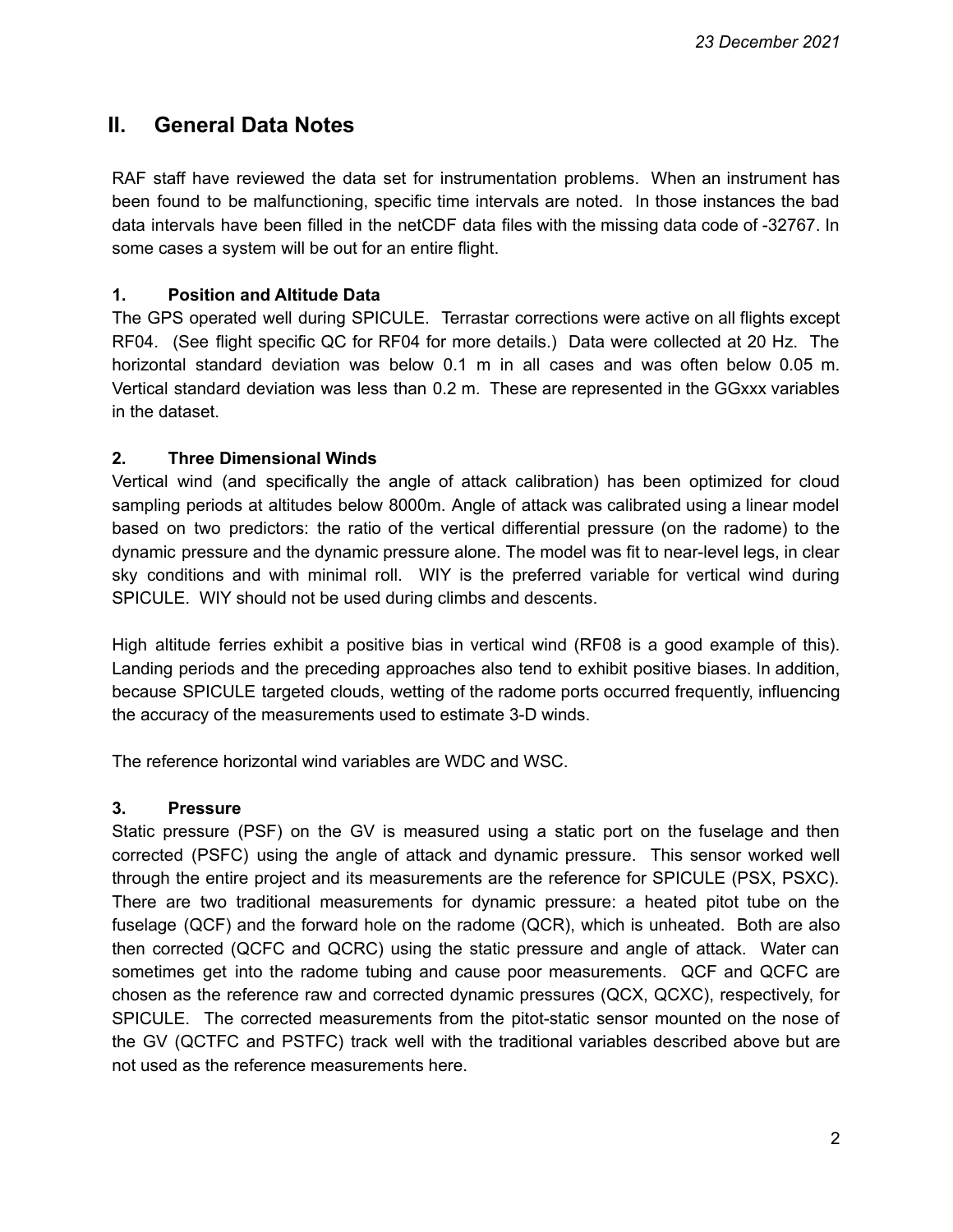### **4. Ambient Temperature**

Temperature measurements were made using heated (ATH1 & ATH2) and fast response (ATF1) sensors. The temperature sensors generally tracked well throughout the project. There were occurrences where ATF1 iced up due to flight segments in clouds with supercooled liquid water. Though it always recovered it should be used with caution and compared with ATH1/2 as slight damage may have occurred. There were also occurrences where ATF1 cooled up to 0.5 degrees in clouds with large drops, precipitation, or high liquid water content due to wetting and evaporative cooling on the sensor. This causes what appears to be large areas of supersaturation and may result in the appearance of instability in a well mixed cloud. Again, the probe recovered after every instance, but users should use caution when interpreting the fast response temperature data when in cloud.

ATH1 showed a deviation from ATH2 and ATF1 at times during the project, usually during high altitude ferries. Therefore, ATH2 is chosen as the reference temperature (ATX) for SPICULE, and ATH1 should be used with caution.

### **5. Humidity**

Humidity is measured by two collocated thermoelectric dew point sensors and the VCSEL hygrometer. The chilled mirror dewpointers (\_DPL, \_DPR) typically perform poorly in the flight profiles of the GV as they flood on descent and take time to restabilize. There are also non-physical oscillations that occur occasionally in the chilled mirror sensors. The chilled mirror dewpointers should only be used when VSCEL data are missing and even in these situations, should be used with caution. DPL is the best option in these cases as it has fewer oscillations and less noise than DPR during the project.

The VCSEL hygrometer began failing at about 19:20 in RF01. See flight specific QC for RF01. Fixes were tried unsuccessfully during RF02, RF03, and RF04 and no VCSEL data exists for these flights. For RF05 - RF10 the uncalibrated board was used and calibrated by comparison to the chilled mirror dew-pointers. These post-project processed values are reported as XDP VXL and are merged into the NetCDF files. This calibration is only valid for the high humidity mode. In mid and low humidity modes the data is reported as missing.

### **6. Liquid Water Content**

LWC is measured by the King probe (PLWCC) and the CDP (PLWCD\_LWOO). PLWCC should be used with for the first 15 minutes after takeoff as it sometimes has spurious, high values during that time. PLWCC also often shows non-zero values on descent after high-altitude ferry and sometimes during descents in dry air while profiling. At times these values reach up to 0.05 g  $m<sup>3</sup>$ . No outages were reported for either probe, so PLWCD\_LWOO should be compared with PLWCC for all liquid cloud penetrations.

### **7. Supercooled Liquid Water Indicator**

RICE should be used only as a qualitative indicator of the presence of icing. It functioned well during SPICULE.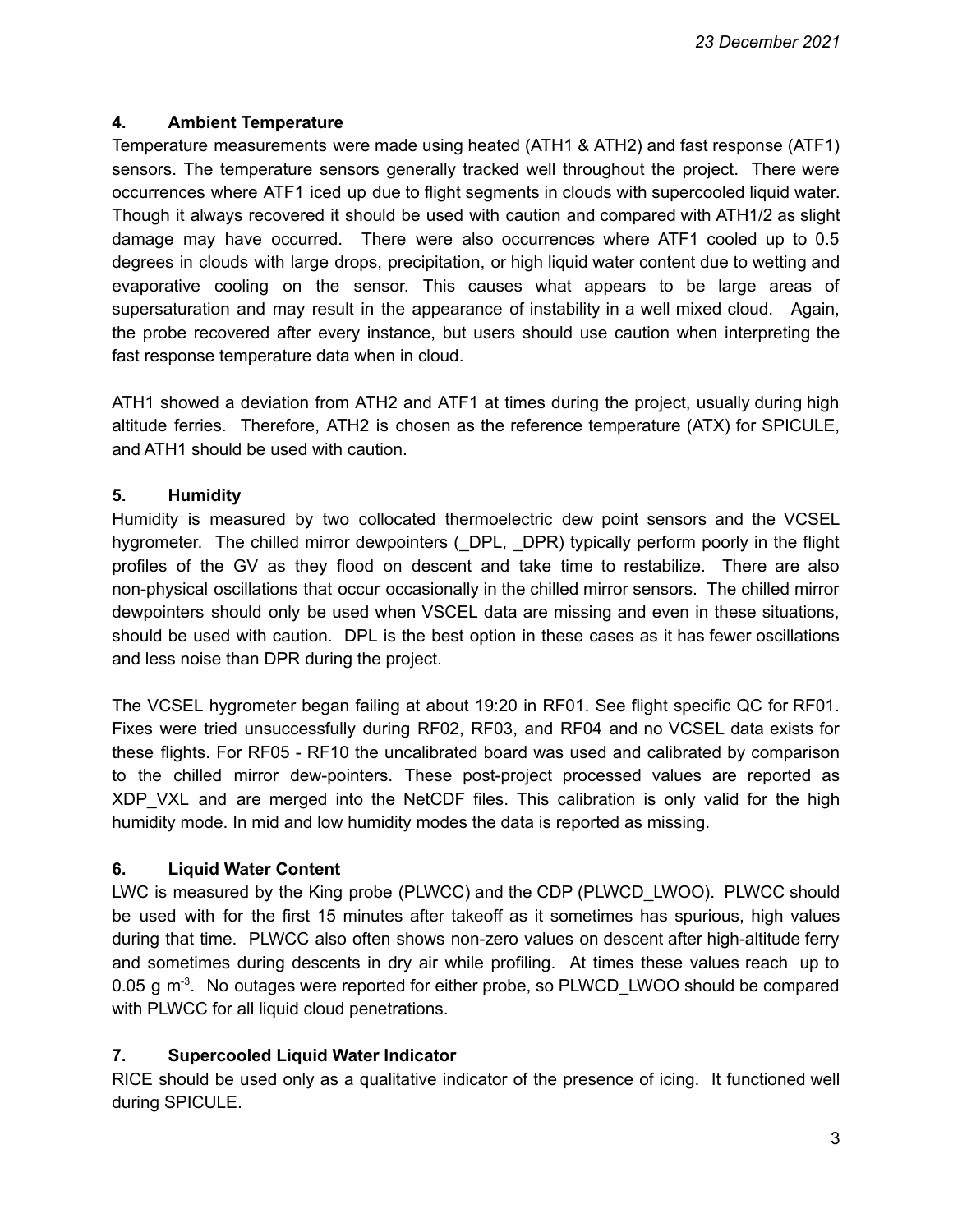### **8. CN Concentration**

The CN performed well during SPICULE. Note that particle counts from cloud passes are contaminated by splash and shatter artifacts, but these events have not been filtered and the data are retained for informational purposes. The length of sample line for the CN introduces a delay of about 1 second in its measurement time series, as determined by comparisons with the wing-mounted PCASP. Although this delay time varies somewhat with changes in altitude and airspeed, the CN data have been shifted by a constant 1 second.

### **9. Aerosol and Cloud Particle Size**

Two 1D particle probes (PCASP, CDP) and one 2D cloud/precipitation probe (2DC-25μm) were used for SPICULE, with complementary measurements provided by the CVI. The HOLODEC as well as three probes provided by SPEC, Inc. (2DS+FCDP, HVPS, and Hawkeye) were also flown on SPICULE. These datasets will be released separately by the responsible teams and are not part of this dataset.

**PCASP:** The PCASP generally ran well during SPICULE, with no failures. However, the probe experienced frequent optical instability at altitudes above approximately 6 km, causing spurious counts in the small-diameter size bins. Such altitudes were reached only on ferry legs, so data from those portions of the flights were simply blanked. If there is a need for PCASP data in specific cases during those times, the data can be combed more finely to extract valid values, though the coverage may be sparse. The user is also cautioned that PCASP sampling during cloud passes is contaminated by splash or shatter artifacts and residual (not fully evaporated) larger particles. These have not been filtered and are retained for informational purposes.

**CDP:** The CDP worked very well during the project with only small issues that are discussed in the flight specific notes.

**2DC:** The 2DC generally ran well during SPICULE. There are some issues with true airspeed and low diode voltages, especially after descents from high altitude, which are discussed in the flight specific notes. Post project processing with in-house software has added new variables to the dataset. These variables contain the string 2DCA or 2DCR where 2DC refers to the 2D cloud probe. "A" represents all counted particles while "R" represents only those that are identified as round. The "round particle" population is intended to represent liquid water particles. The "all particle" population follows the more traditional method of processing 2D image data, placing both round and irregularly shaped particles together into the same particle size distribution. More information on this post processing step can be found at this [webpage](https://www.eol.ucar.edu/software/process2d).

**CVI:** CVI variables of interest are CWC, FACT, and FACT2. Cloud water content (CWC) from the CVI has been calculated using a Picarro water vapor isotopic analyzer (WVISO) and is reported in  $q/m<sup>3</sup>$  of moist air.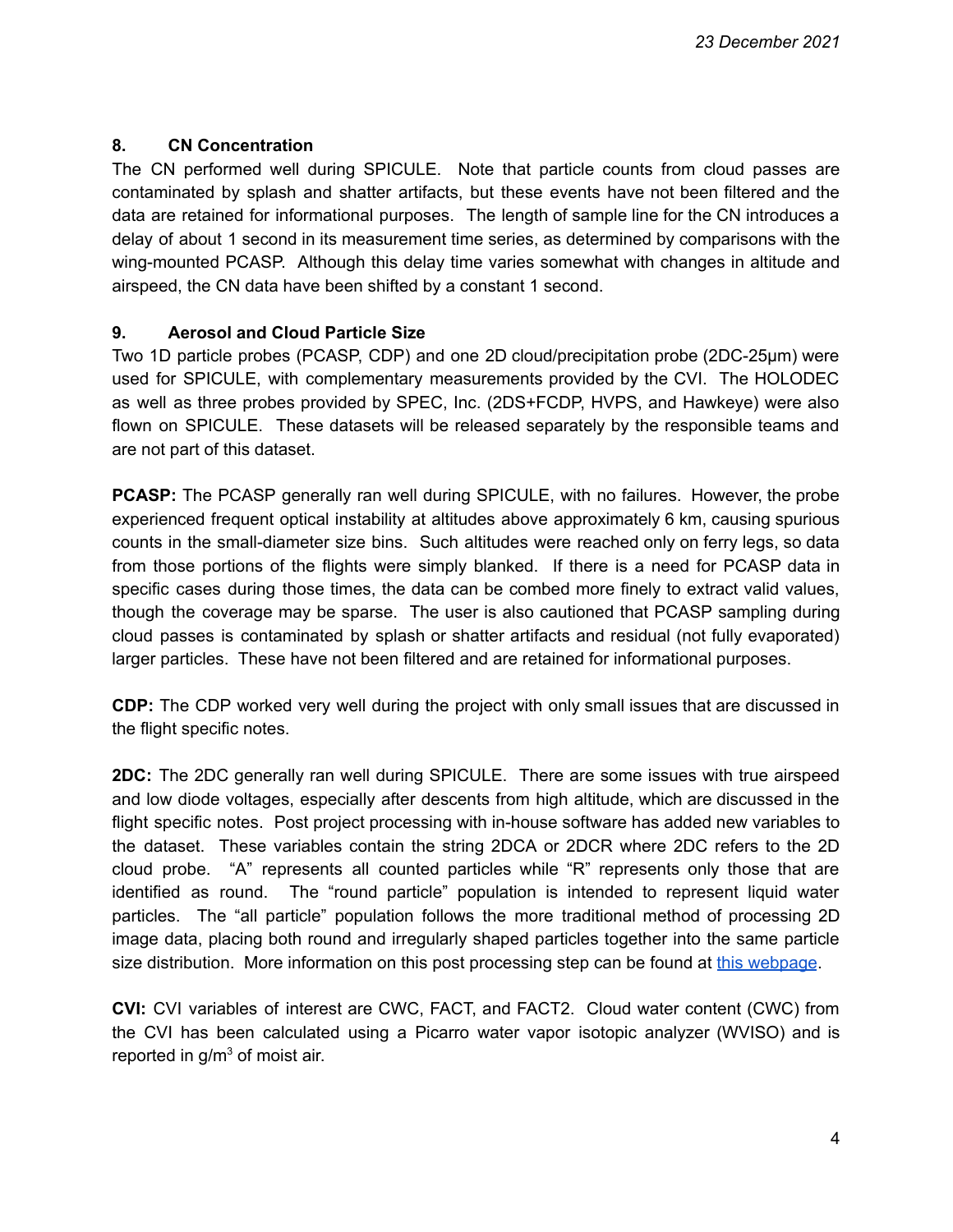The CVI enhancement factor has been calculated in two ways. The first way (FACT1), considered the more reliable, is done by comparing the mole fraction of water measured by the WVISO in the CVI system to the mole fraction equivalent of the cloud water content. The second (more approximate) way (FACT2) is done by comparing the volume swept by the CVI inlet vs. the volumetric flow through the CVI, which is estimated by using the pressure and assumed temperature (40 C) of the ambient sample within the CVI inlet line.

### **10. Camera Images**

Forward looking camera images and movies from the right wing pylon are available for all flights except RF02 and RF03. The camera lens was damaged during RF01, and the camera was removed while a new lens was ordered. Images are available from RF04 on. The images are taken at one second intervals and then combined at 15 fps to create the movies.

Please note that virtually all measurements made on the aircraft require some sort of airspeed correction or the systems simply do not become active while the aircraft remains on the ground. SPICULE had a number of flights with refueling stops. None of the data collected while the aircraft is on the ground should be considered valid.

## **III. Individual Flight Summary**

All times are UTC.

### **RF01**

The forward camera was inoperable until 15:57. The data system goes down just before landing. All data are lost starting at 19:58:39. VCSEL becomes unstable at 19:19. Data have been deleted after this time.

### **RF02**

DPL shows strong oscillation starting around 18:58.

### **RF03**

DPR oscillates more than DPL during this flight ATF1 differs from ATH1/2 starting around 2330 due to wetting from very high LWC (> 0.75 g/m3). It comes back after exiting the cloud around 2336.

### **RF04**

Terrastar corrections are not available for most of the flight for unknown reasons. Horizontal and vertical standard deviations are about 0.5 m and 1.0 m, respectively.

Data system down due to a spontaneous reboot of the data system computer 20:14:03-20:16:56 and 20:27:48-20:32:38. No data are available during these times.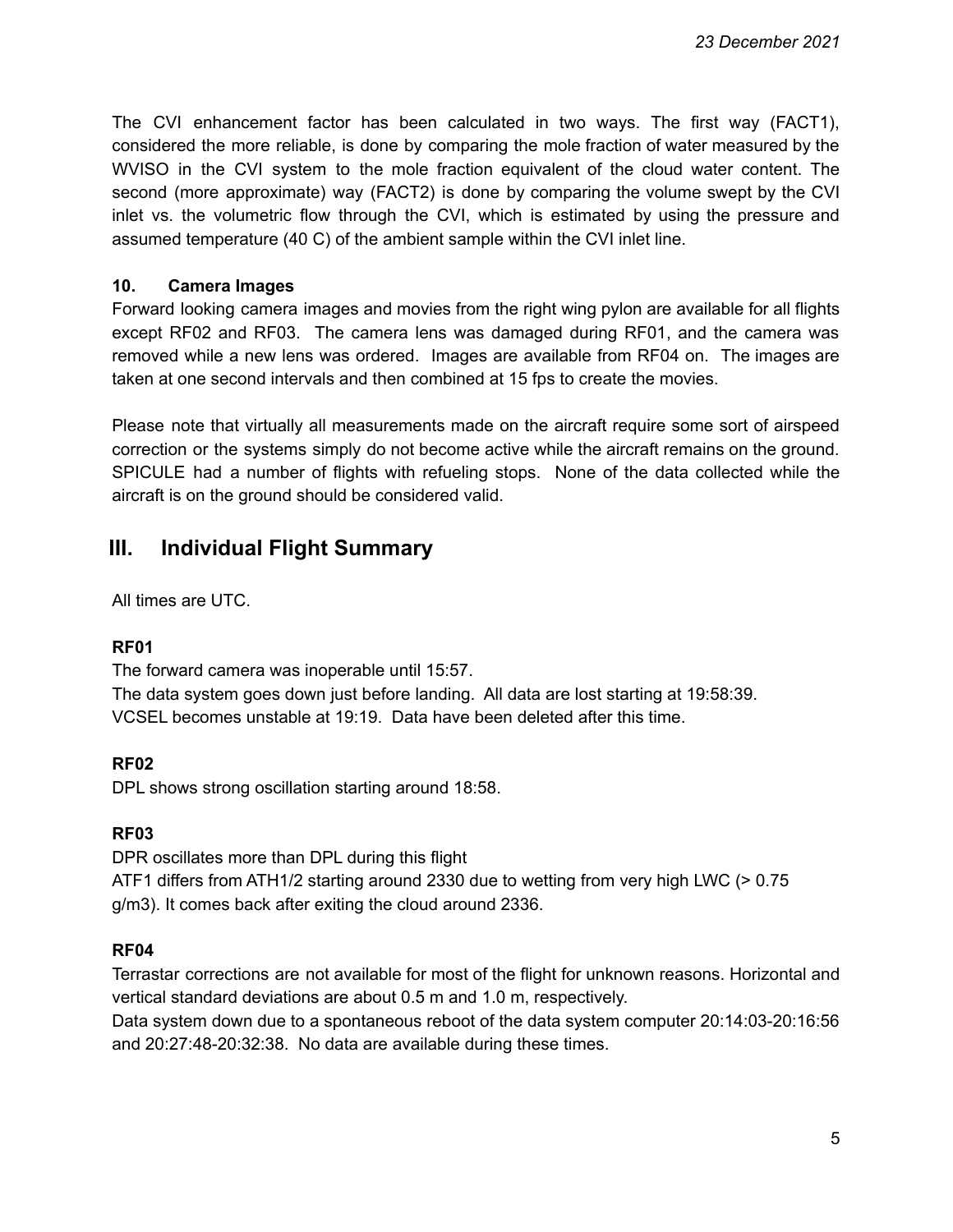ATF1 wetting issues noted 1802-1807, 1809, 1848-1849, 1852-1855, 1900-1904, 1908-1914, 1953-2006, 2011-2014, 2018-2020, 2024-2026, 2032-2034, 2040. Narrow images on the 2DC due to anomalously low TAS values at 20:32:48

### **RF05**

ATF1 wetting issues noted 2135-2137, 2143, 2152, 2154, 2159, 2202.

The aircraft descended rapidly from 13,000 m to 1600 m to begin research. On descent, the diode voltages for the 2DC decreased dramatically due to cold soaking, taking about 10 minutes to recover. The 2DC is blanked out 21:14:00-21:24:30.

### **RF06**

The data system stopped recording and lost all data at 17:57:51, just before takeoff. Flight start time in the file is when it came back after takeoff. It also went down on landing. Flight end time in the file is when data acquisition stopped just before landing.

The 2DC probe was cycled at 18:55 and took several minutes to come back.

DPR entered 'Service Mirror' mode at 19:09 and DPL followed at 19:14. This was due to flooding of the sensors after a descent from high altitude. Both recovered at 19:50.

DPR and DLP were also out of service 22:13 - 22:25 due to a similar issue.

The aircraft descended rapidly from 10,000 m to 1600 m to begin research. On descent, the diode voltages for the 2DC decreased dramatically, taking about 14 minutes to recover. The 2DC is blanked out 18:52:00-19:06:00.

#### **RF07**

The data system went down just before takeoff (18:28:12). Flight start time in the file is when it came back on climbout.

Couple of minor deviations in ATF1 due to wetting.

The 2DC is off from 19:40 to 21:37 and is blanked out during this time.

### **RF08**

DPL and DPR were both power cycled at 2141 to clear out mirrors. There is a gap in data on both DPR and DPL at 2144 during climb to 6000 ft. ATF1 wetting issues noted 2203-2205, 2210, 2226-2228, 2239, 2246, 2251-2252, 2321-2324, 2359-0000, 0004, 0006-0009, 0134-0138, 0141-0142, 0145-0147, 0149, 0158-0159. The 2DC is off from 19:54 to 21:09 and is blanked out during this time.

### **RF09**

When ferrying back VCSEL, DPL and DPR reported unreliable data above 20K feet. There are some odd oscillations in temperature, altitude, and some other variables starting at around 22:54:35 for a minute to 90 seconds. Data should be used with caution during this time period.